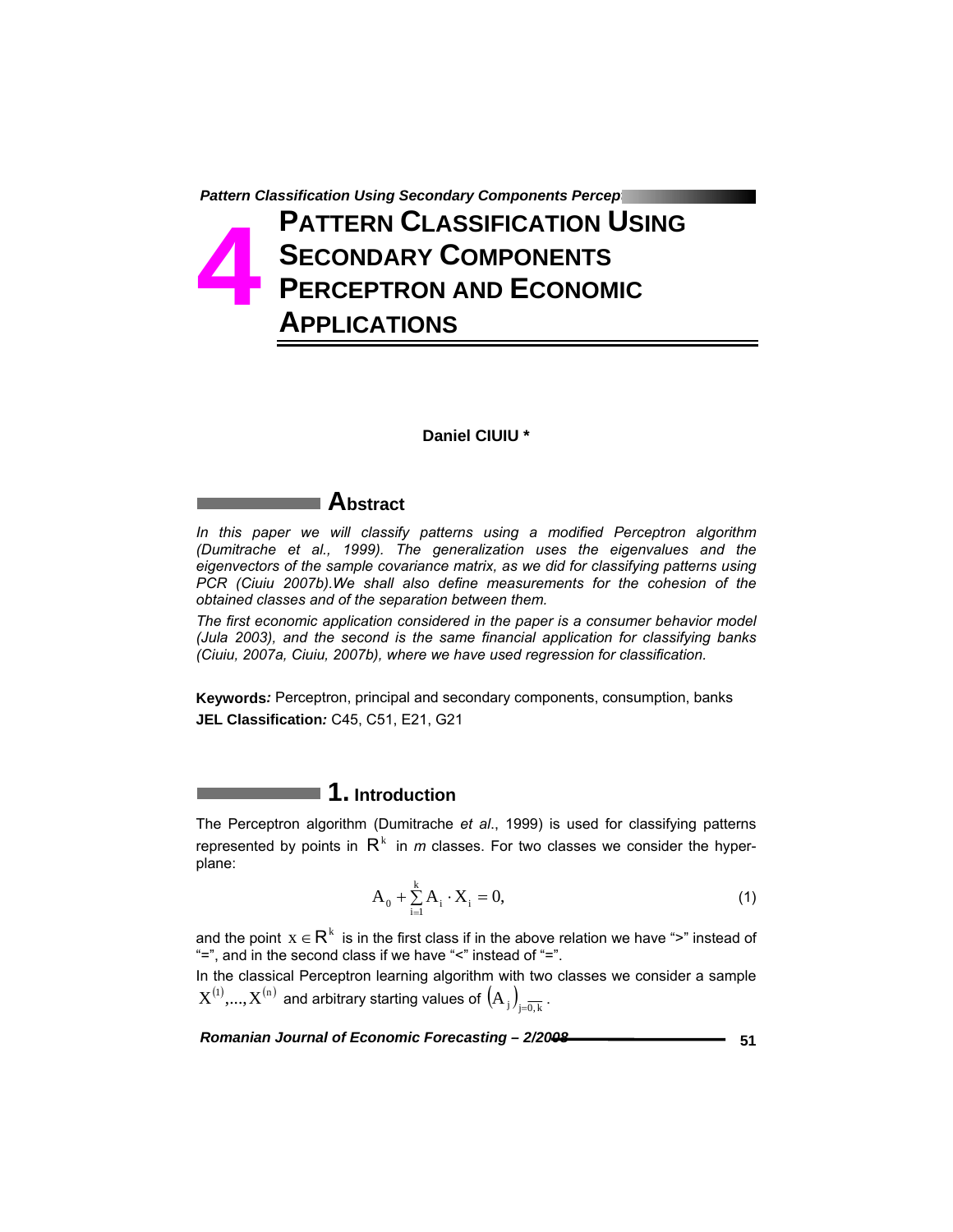Consider the obtained result  $y^{(i)} \in \{-1,1\}$  with the signification that  $y^{(i)} = 1$  if  $X^{(i)}$  is in the first class and  $y^{(i)} = -1$  in the contrary case. Setting  $A_0 = 0$  and denoting by  $t^{(i)}$  the desired result (we know the class of  $X^{(i)}$ ), the Perceptron learning algorithm modifies the values of A<sub>i</sub> (Dumitrache *et al.*, 1999) by the formula:

$$
A_j \leftarrow A_j + \alpha \cdot (t^{(i)} - y^{(i)}) X_j^{(i)}, \tag{2}
$$

where:  $X^{(i)}$  is the current point, y<sup>(i)</sup> is the obtained result using the current A<sub>i</sub>, t<sup>(i)</sup> is the desired result and  $\alpha \in (0,1)$  is the learning factor.

In the case of *m* classes, there is a hyper-plane that separates each class from the other ones. If these hyper-planes are given by  $A_i^{(r)}$  with  $1 \le j \le k$  and  $1 \le r \le m$ , and the point  $X^{(i)}$  from the class *r* is classified in the class  $t \neq r$  we have, with the above significations (Kong and Kosko, 1992),

$$
\begin{cases} A_j^{(r)} \leftarrow A_j^{(r)} + \alpha \cdot X_j^{(i)} \\ A_j^{(t)} \leftarrow A_j^{(t)} - \alpha \cdot X_j^{(i)} \end{cases} \tag{2'}
$$

One may see that (2') is the generalization of (2) because at each moment we have  $A_j^{(2)} = -A_j^{(1)} = -A_j$  . In fact, in (2) and (2') the coefficient of  $X_j^{(i)}$  is  $\alpha \cdot \mathrm{ERR}_r$  , where

$$
ERR = ERR_1 = t^{(i)} - y^{(i)}
$$
 (3)

in the case of formula (2), and

$$
\begin{cases}\n\text{ERR}_r = 1\\ \text{ERR}_t = -1\n\end{cases}
$$
\n(3')

in the case of formula (2').

Such artificial neural networks using Perceptron can be used to forecast the exchange rate of euro versus RON (Nastac *et al.*, 2007). In this case, we do not set  $A_j^{(i)} = 0$  : the biases are modified in the same way as the other coefficients. Another difference in Nastac *et al.*, (2007) is that the error is not discrete as in (3) and (3'): it is continuous, as one may see in the following formula:

$$
ERR = ERR_1 = \frac{100}{T} \cdot \sum_{p=1}^{T} \frac{|O_{Rp} - O_{Fp}|}{|O_{Rp}|} \cdot f(p),
$$
 (3")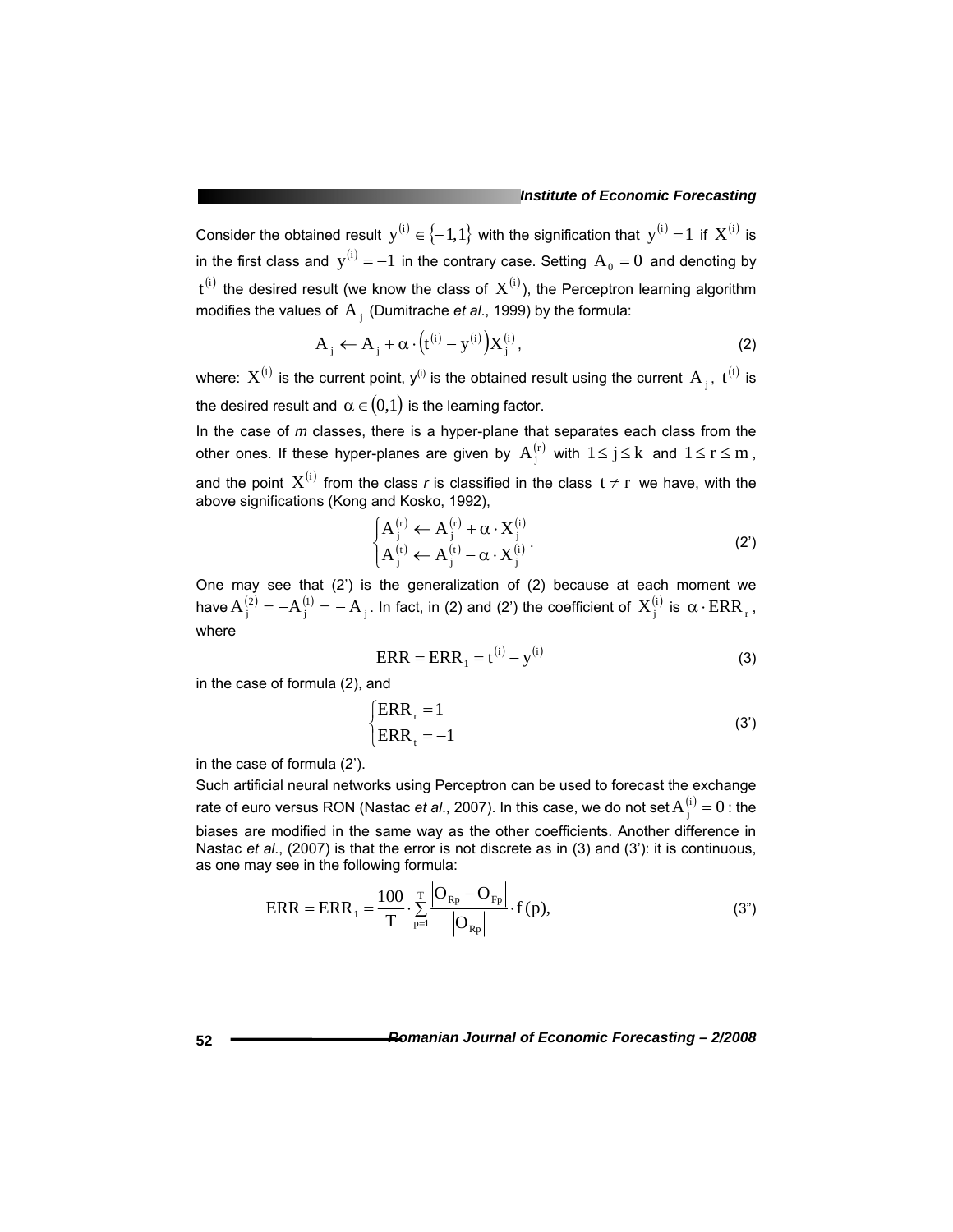where: *T* is the number of time steps (days),  $O_{Rp}$  is the real output at time step  $p$ ,  $O_{Fp}$  is the forecast output at time step  $p$  and  $f(p) = \frac{T}{T+p}$  is a weight function that decreases with the number of time steps *p*.

In the next section, we shall modify this algorithm by reading first all the learning sequence  $X^{(1)}$ ,..., $X^{(n)}$ , the values of  $A_i$  being computed using the sample covariance matrix. Therefore, we will have the same separators for all classes: the eigenvectors of the covariance matrix.

Let be *n* points in  $\mathbf{R}^p$ :  $X^{(1)},...,X^{(n)}$ . The orthogonal linear variety of the dimension  $k$ (0<*k*<p) is that linear variety with the minimum sum of the squares of Euclidean distances. We know (Saporta, 1990) that this linear variety contains the gravity center of *n* given points and it is generated by the eigenvectors of the sample covariance matrix corresponding to the first maximum *k* eigenvalues. These eigenvectors are called principal components, and for that the orthogonal regression is also called principal components regression (*PCR*).

The principal components analysis is used to simplify the computations in the discriminant analysis by using the Kolmogoroff distance (Saporta and Mahjoub, 1990), and the *PCR* is used to find the eigenvalues end eigenvectors (Costinescu and Ciuiu, 2007) of a symmetric matrix and in for pattern classification (Ciuiu, 2007b). For pattern classification we can also use linear and polynomial regression (Ciuiu, 2007a).

## ■ 2. Classification using SCP

We consider *n* points  $X^{(1)}, X^{(2)},...,X^{(n)}$  in  $\mathbf{R}^k$ . In the classical Perceptron algorithm we have a hyper-plane, and we change the coordinates using the exchange theorem starting from the perpendicular to the hyper-plane. The two obtained classes depend on the sign of this component in the new coordinates. In order to have a good classification, we must have large distances to the hyper-plane.

If we want small ones, we have to use the principal components regression (*PCR*), but the orthogonal regression hyper-plane contains the gravity center of the points and it is generated by the corresponding eigenvectors of the maximum  $k - 1$  eigenvalues (Saporta, 1990). Therefore, we can build in an analogous manner the hyper-plane used in the Perceptron algorithm: the only difference is that it is generated by the corresponding eigenvectors of the minimum  $k - 1$  eigenvalues. This idea comes from the fact that the average of the square of distances in *PCR* is given by the smallest eigenvalue. In our case, this average becomes the highest one.

First, we compute the sample covariance matrix  $\Sigma$ , we move the origin in the gravity center of the points, *G*, and next we change the coordinates to the eigenvectors of Σ. Let us suppose the corresponding eigenvalues are ordered increasingly. If the matrix *U* has these eigenvectors in rows the new coordinates are:

 $y^{(i)} = U \cdot X^{(i)}$  (4)

Romanian Journal of Economic Forecasting -  $2/2008$  **Conservation Conservation Conservation** 53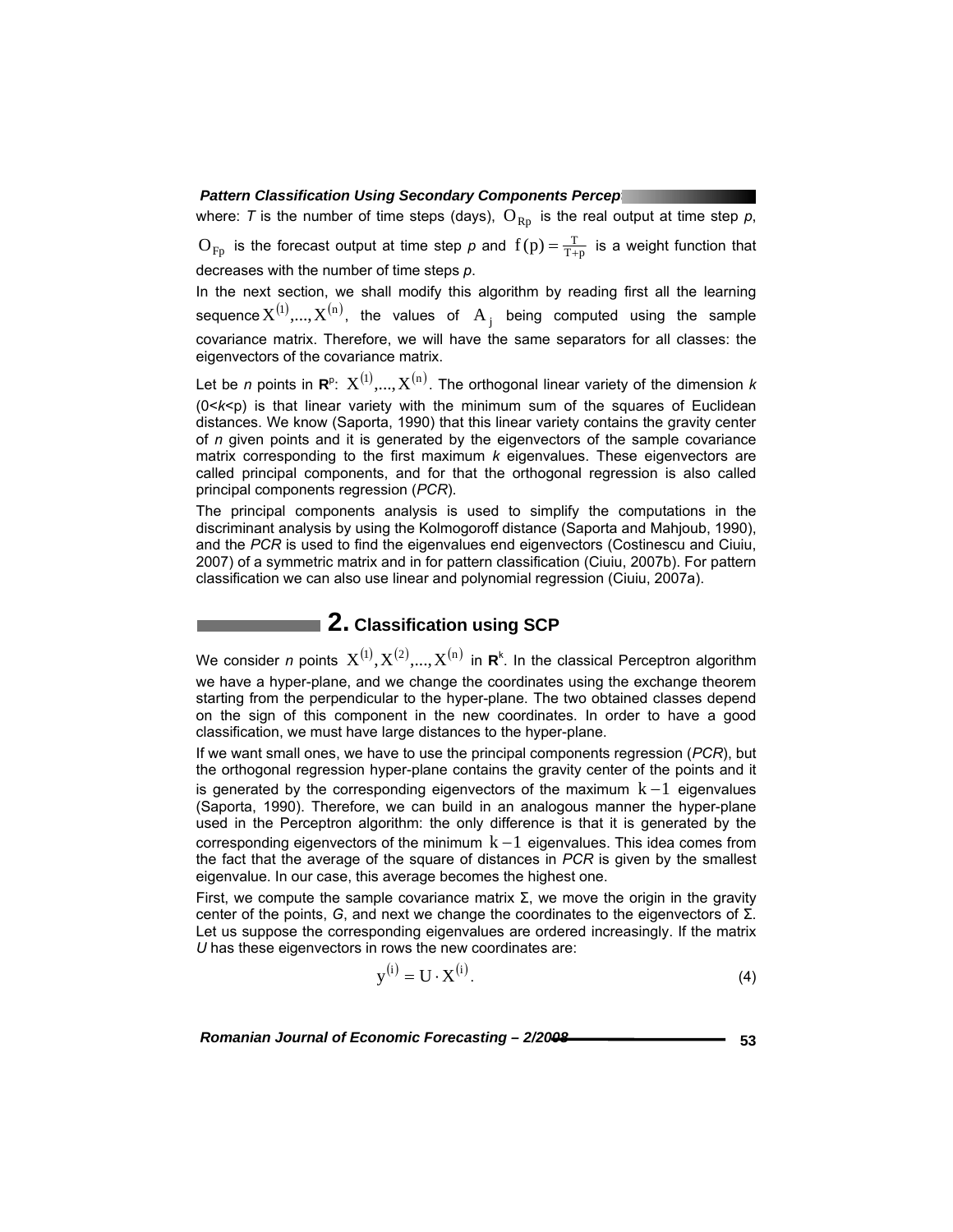#### *Institute of Economic Forecasting*

In the following, we separate the *k* eigenvectors in *sec* secondary components (the first ones) and  $princ = k - sec$  principal components. Continuing the analogy to the *PCR*, where the orthogonal linear variety of the dimension *dim* is generated by the corresponding eigenvectors of the highest *dim* eigenvalues (Ciuiu, 2007b), in the algorithm presented in the paper we use the linear variety of the dimension *dim* that contains the gravity center *G* and it is generated by the corresponding eigenvectors of the smallest *dim* eigenvalues. *G* is the new origin of the coordinate system. The reason for the linear variety containing *G* as a new origin is the desired equidistance of the algorithm to all the classes. The secondary components are defined also by analogy with the principal components used in *PCR*.

The classes are built by the signs of the principal components: two points are in the same class if and only if they have the same signs on the principal components. In the following, we present two measurements of our classification.

**Definition 1.** *Let* **C** *be a class obtained as above. The cohesion of the class* **C** *is the sum of the second sample moments of* **C** *on the principal components minus the sum of the sample variances on the secondary ones.* 

**Definition 2.** Let  $C_1$  and  $C_2$  be two classes obtained as above. The separation *between*  $\mathbf{C}_1$  and  $\mathbf{C}_2$  is the sum of the second sample moments of  $\mathbf{C}_1 \cup \mathbf{C}_2$  on the *principal components for which the sign changes from*  $C_1$  to  $C_2$  minus the sum of the *sample variances on the secondary ones.* 

**Remark 1.** *The sample moments and variances in the above two definition are computed using the points from the class in the case of cohesion, and from the two classes in the case of separation. For both cases we consider the new coordinates, where the covariances are equal to 0*.

### **3. Margins for cohesions and separations**

For lower and upper margins for cohesions and separations we will denote by **S**ec the set of the secondary components, by **P**rinc the set of the principal components and by  $\text{Sep}(C_1, C_2)$  the set of the components that separate  $C_1$  and  $C_2$ . We also use the following notations:

$$
\begin{cases}\nS_{\text{sec}}^2 = \sum_{i \in \text{sec}} \lambda_i \\
S_{\text{princ}}^2 = \sum_{i \in \text{Princ}} \lambda_i \\
S_{\text{sep}}^2(\mathbf{C}_1, \mathbf{C}_2) = \sum_{i \in \text{sep}(\mathbf{C}_1, \mathbf{C}_2)} \lambda_i\n\end{cases}
$$
\n(5)

where:  $C_1$  and  $C_2$  are two distinct classes and the eigenvalues of the sample covariance matrix are  $\lambda_1 \leq \lambda_2 \leq ... \leq \lambda_k$ .

The cohesion of the class **C** with *m* points is: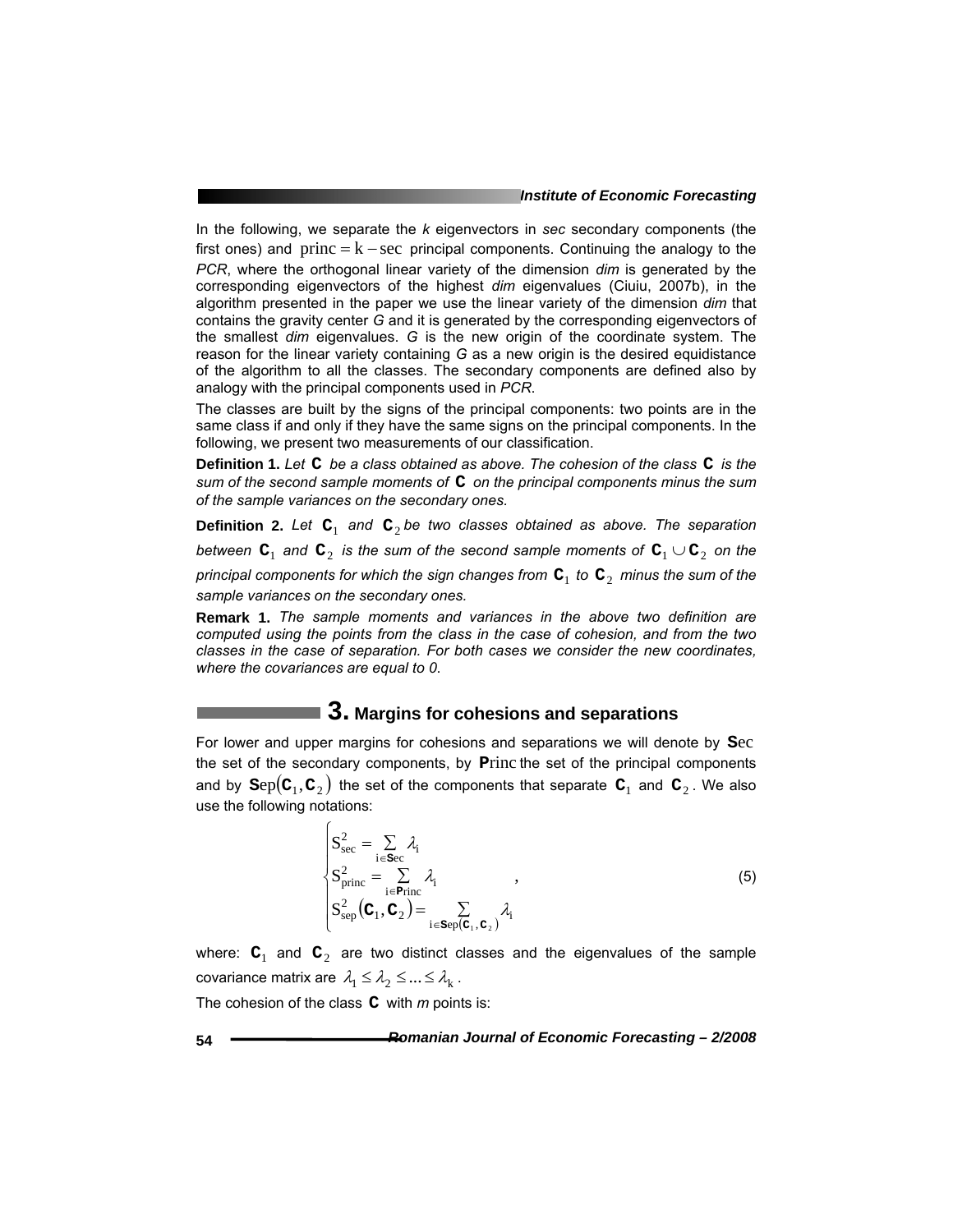$$
col(c) = \frac{1}{m} \cdot \sum_{i \in \text{Princj} \in C} \left[ X_i^{(j)} \right]^2 - \frac{1}{m} \cdot \sum_{i \in \text{Sec}} \sum_{j \in C} \left( X_i^{(j)} - G_i(c) \right)^2
$$

$$
= \frac{1}{m} \cdot \sum_{i \in \text{Princj} \in C} \sum_{i \in C} \left( X_i^{(j)} \right)^2 - \frac{1}{m} \cdot \sum_{i \in \text{Sec}} \sum_{j \in C} \left( X_i^{(j)} \right)^2 + \sum_{i \in \text{Sec}} \left( G_i(c) \right)^2,
$$
(6)

where:  $G_i(\mathbf{C})$  is the component *i* of the gravity center of the class  $\mathbf{C}$ . It results that

$$
\operatorname{coh}(\mathbf{C}) \ge -\frac{1}{m} \cdot \sum_{i \in \mathbf{S}^c} \sum_{j \in \mathbf{C}} \left( X_i^{(j)} \right)^2 \ge -\frac{n}{m} \cdot S_{\text{sec}}^2 \text{ and}
$$

$$
\operatorname{coh}(\mathbf{C}) \le \frac{1}{m} \cdot \sum_{i \in \text{Princ}} \sum_{j \in \mathbf{C}} \left( X_i^{(j)} \right)^2 \le \frac{n}{m} \cdot S_{\text{princ}}^2, \text{ and from here}
$$

$$
-\frac{n}{m} \cdot S_{\text{sec}}^2 \le \operatorname{coh}(\mathbf{C}) \le \frac{n}{m} \cdot S_{\text{princ}}^2. \tag{6'}
$$

If the first " $\leq$ " in (6') is, in fact, "=" we must have all the points of the class with the principal coordinates equal to 0 (see the first term in the definition of the cohesion). This cannot be fulfilled because in this case the class can be attached to another class. If the second " $\leq$ " in (6') is, in fact, "=" we must have all the points of the other classes with the principal coordinates equal to 0, because the sum of squares on the principal components for the class is equal to those for al the points. This cannot be fulfilled because in this case we can have only one class.

For the separation between  $\mathbf{C}_1$  and  $\mathbf{C}_2$ ,  $\text{sep}(\mathbf{C}_1, \mathbf{C}_2)$ , we obtain the same margins as in (6'), if in this case *m* becomes the number of points in the classes  $C_1$  and  $C_2$ . To obtain these margins, the sums from (6) on  $i \in$  **Princ are in the separation case on**  $i\in\texttt{Sep}(\textbf{C}_1,\textbf{C}_2)$ , and we take into account that  $\text{S}^2_{\text{sep}}\leq\text{S}^2_{\text{princ}}$ , but  $\text{S}^2_{\text{sep}}=\text{S}^2_{\text{princ}}$  only if all the principal components separate the classes. Otherwise, we obtain better borders:

$$
-\frac{n}{m} \cdot S_{\text{sec}}^2 \le \text{sep}(\mathbf{C}_1, \mathbf{C}_2) \le \frac{n}{m} \cdot S_{\text{sep}}^2(\mathbf{C}_1, \mathbf{C}_2).
$$
 (7)

If the first " $\leq$ " in (7) is in fact "=" we must have all the points of the two classes with the coordinates that separate the classes equal to 0, for analogues reasons as for the cohesions. This cannot be fulfilled because in this case the classes can be grouped in only one class.

Suppose that the second " $\leq$ " in (7) is, in fact, "=" and we have at least 3 classes. It results that the points from  $C_1 \cup C_2$  have the same values for each secondary component and for another class  $\mathbf{C}_3$  the components that separate  $\mathbf{C}_1$  and  $\mathbf{C}_2$  must be 0. In this case, we can delete first the components that separate  $C_1$  and  $C_2$  to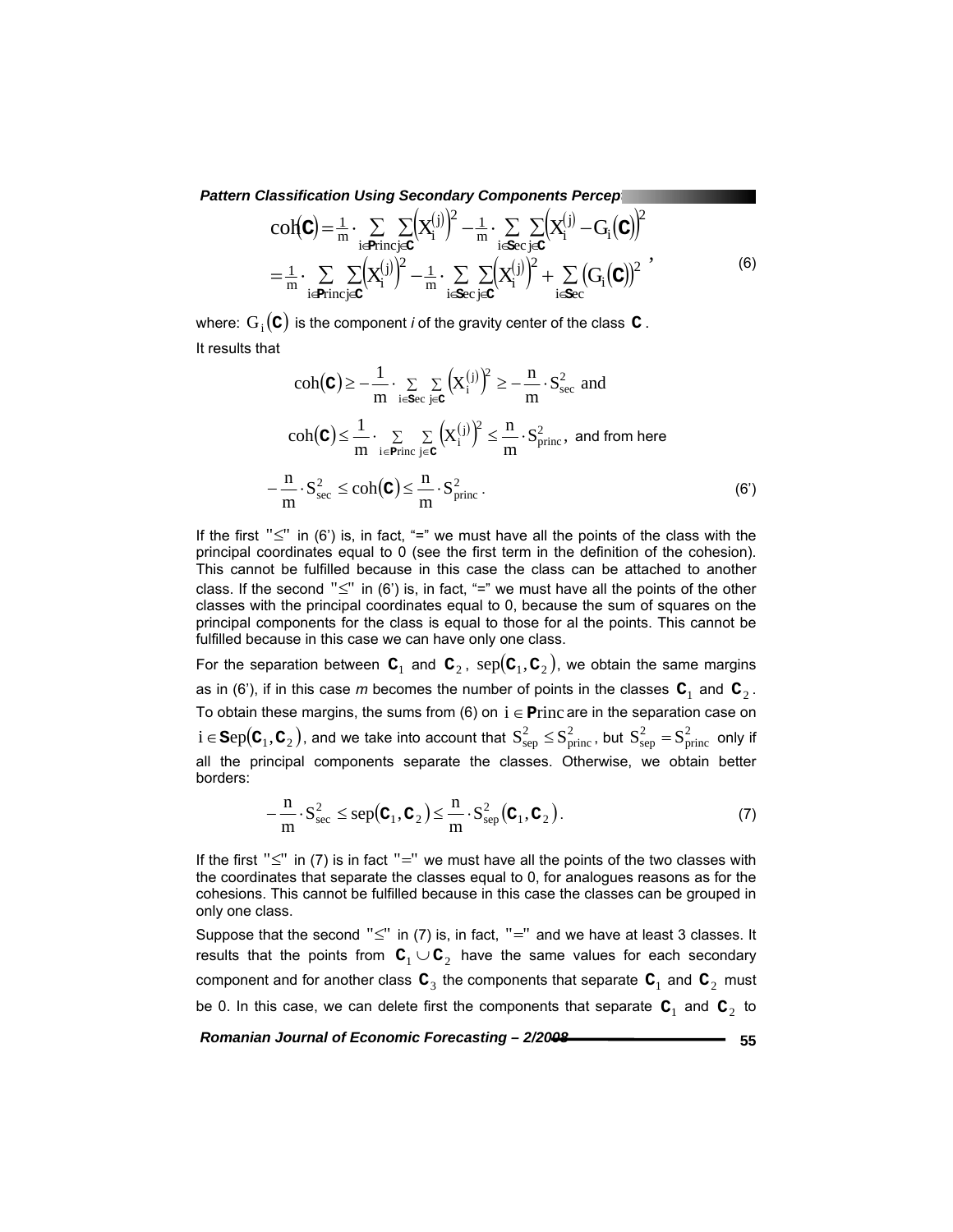classify the points using the other components (there exists at least one other principal component to separate, for instance,  $C_1$  and  $C_3$ ). An obtained class will be **C**<sup>1</sup> ∪ **C**2 and the other classes are the class from the previous classification. Then, we can use the deleted components to separate  $C_1$  and  $C_2$ . If we have only two classes and we set to 0 the secondary components (the same value, if we have at least 3 classes, becomes 0 because this is the gravity center) the second " $\leq$ " in (7) is "=", as we can see from computation.

In the following, we consider as fixed  $\lambda_1 \leq \lambda_2 \leq ... \leq \lambda_k$ , the number of secondary components being *s* with 0<*s*<*k* and the number of principal components being  $p = k - s$ .

**Definition 3.** *Let* **C** *be a given class with m points. The proximity to border of the*   $\frac{\text{cohesion for the class } \mathbf{C} \text{ is the value } \frac{\text{m-coh}(\mathbf{C})}{\text{n} \cdot \mathbf{S}_{\text{sec}}^2}$  $\frac{\text{coh}(\mathbf{C})}{\text{n} \cdot \mathbf{S}_{\text{sec}}^2}$  if  $\text{coh}(\mathbf{C}) \leq 0$  and  $\frac{\text{m}\cdot\text{coh}(\mathbf{C})}{\text{n} \cdot \mathbf{S}_{\text{princ}}^2}$ m coh  $\frac{\cosh(\mathbf{c})}{\sinh(\mathbf{c})}$  in the *contrary case.* 

**Definition 4.** *Let* **C**1 *and* **C**2 *be two given classes with m points together. The proximity to border of the separation for the classes*  $C_1$  and  $C_2$  *is the value*  $\frac{\left( {\mathbf{c}_{\text{\tiny 1}}^{\mathstrut}}, {\mathbf{c}_{\text{\tiny 2}}} \right)}{{\color{red} S_{\text{sec}}^2}}$  $rac{P(C_1, C_2)}{P(S_{\text{rec}}^2)}$  $m$ ·sep $({\bf C}_1,$  $\frac{\text{cusp}(\mathbf{C}_1, \mathbf{C}_2)}{\text{n} \cdot \mathbf{S}_{\text{sec}}^2}$  if  $\text{sep}(\mathbf{C}_1, \mathbf{C}_1) \leq 0$  and  $\frac{\text{m-sep}(\mathbf{C}_1, \mathbf{C}_2)}{\text{n} \cdot \mathbf{S}_{\text{sec}}^2(\mathbf{C}_1, \mathbf{C}_2)}$  $\frac{\text{msep}(\text{C}_1, \text{C}_2)}{\text{n} \cdot \text{S}_{\text{sen}}^2(\text{C}_1, \text{C}_2)}$  $m$ ·sep $({\bf C}_1,$  $\mathbf{C}_1, \mathbf{C}$  $\mathbf{C}_1, \mathbf{C}$  $\frac{\text{a} \cdot \text{sep}(\textbf{C}_{1}, \textbf{C}_{2})}{\text{S}_{\text{sen}}^{2}(\textbf{C}_{1}, \textbf{C}_{2})}$  in the contrary case.

We denote by  $prox_1(c)$  the proximity to border of the cohesion for the class  $c$  and by  $prox_2(c_1, c_2)$  the proximity to border of the separation for the classes  $c_1$  and  $\mathbf{C}_2$ .

First, we will give an example so that  $prox_1(c) \rightarrow -1$  and  $\frac{\text{(prox}_1(c) + 1)}{\text{pos}_1(c)}$   $\to 0$ m  $\frac{n \cdot S_{\text{sec}}^2 \cdot (\text{prox}_1(\mathbf{C}) + 1)}{n} \to 0$ . For this, we must have  $S_{\text{sec}}^2 > 0$ .

Instead of *n*, we take the number of points as  $n_1 \cdot n \cdot 2^{p-1}$ . The first class,  $C_1$ , has  $m = n_1 \cdot (n - 1)$  points so that for this class we have  $\overline{X_i} = \overline{X_i} = \overline{X_i \cdot X_j} = 0$  for any *i*,*j* with  $0 < i < j \le s$  , the sample variance of  $X_i$  is  $S_i^2 = \left(\frac{n \cdot 2^{p-1}}{n-1} - \frac{1}{(n-1)^2}\right) \cdot \lambda_i$  $n-1$  $S_i^2 = \left(\frac{n \cdot 2^{p-1}}{n-1} - \frac{1}{(n-1)^2}\right) \cdot \lambda_i$  for  $i = \overline{1, s}$ , and  $X_i = \alpha_i$  for  $i = s+1, k$ .

If  $p > 1$ , we choose one of the principal components, say  $X_t$ , and we build other  $2^{p-1} - 1$  classes with *m* points such the first condition is further fulfilled, the sample variances on the secondary components become  $S_i^2 = \frac{\lambda_i}{(n-1)(n \cdot 2^{p-1} - n+1)}$ , and the third condition is fulfilled only for  $i = t$ : the other principal components have the same absolute value, but all the possible signs.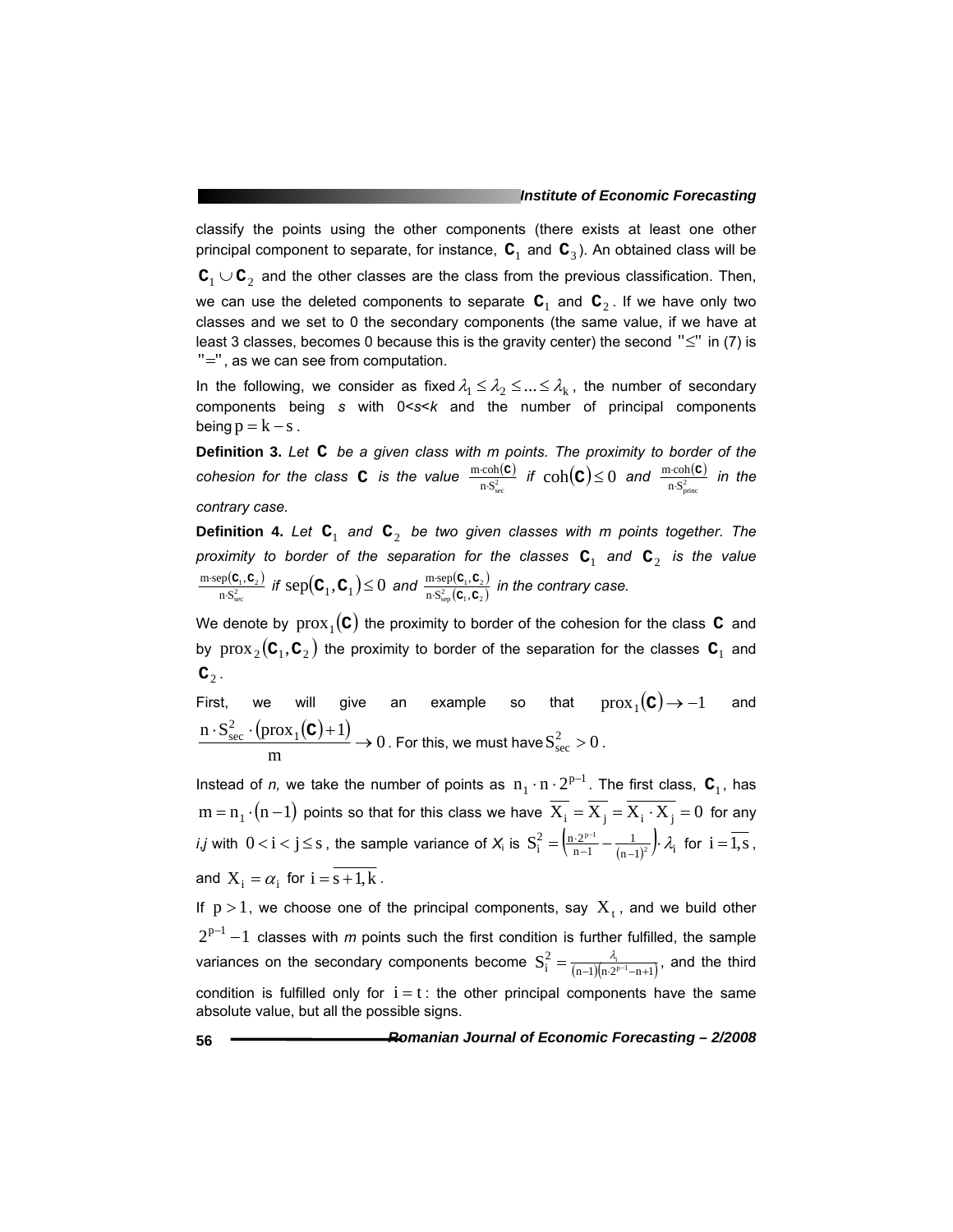For each class from the already  $2^{p-1}$  defined classes we define a new class with  $n_1$ points so that the first two conditions of the last  $2^{p-1} - 1$  classes are fulfilled, and we have  $X_i = -(n-1)\beta_i$  if  $i > s$  and  $X_i = \beta_i$  in the corresponding class.

By computation, we can prove that for all the  $n_1 \cdot n \cdot 2^{p-1}$  points the first condition is fulfilled, and for any secondary component we have  $S_i^2 = \lambda_i$ . If we consider the last condition for the principal components we obtain  $\alpha_i^2 = \frac{\lambda_i}{n-1}$ . The cohesion of the first class is  $\mathrm{coh}(\mathbf C_1)$   $=$   $- \frac{{\rm n}\cdot 2^{p-1}}{\rm n-1}\cdot \mathrm{S}^2_{\rm sec} + \frac{{\rm S}_{\rm sec}^2}{\rm (n-1)^2} + \frac{{\rm S}_{\rm princ}^2}{\rm n-1}$  $n-1$  $S_{1} = -\frac{n \cdot 2^{p-1}}{n-1} \cdot S_{\text{sec}}^2 + \frac{S}{(n-1)}$  $\frac{S_{\text{princ}}^2}{n-1}$  $\coh(\textbf{C}_1)$  =  $-\frac{n \cdot 2^{p-1}}{n-1} \cdot S_{\text{sec}}^2 + \frac{S_{\text{sec}}^2}{(n-1)^2} + \frac{S_{\text{princ}}^2}{n-1}$ . The desired condition for this cohesion can be checked by computation.

If we want to give an analogue example for separation, we must have at least two principal components. The only conditions from the example of cohesions that we modify are those regarding the sample variances. We choose the first two from the first  $2^{p-1}$  classes and for both we set the sample variances for  $i = \overline{1,s}$  as  $\frac{1}{2(n-1)^2}$ .  $\lambda_i$  $n-1$  $\frac{2}{i} = \left( \frac{n \cdot 2^{p-2}}{n-1} - \frac{1}{2(n-1)^2} \right)$  $S_i^2 = \left(\frac{n \cdot 2^{p-2}}{n-1} - \frac{1}{2(n-1)^2}\right) \cdot \lambda_i$ . For the other classes we set for the secondary components  $S_i^2 = \frac{\lambda_i}{(n-1)(n \cdot 2^{p-1}-2 \cdot n+2)}$ .

We can prove that in this case, for all the  $n_1 \cdot n \cdot 2^{n-1}$  points, we have  $\overline{X_i} = \overline{X_j} = \overline{X_i \cdot X_j} = 0$  for  $0 < i < j \le k$  and  $S_i^2 = \lambda_i$  for  $i = \overline{1,k}$ . The separation between these classes is  $\text{sep}(\mathbf{C}_1, \mathbf{C}_2) = -\frac{\mathbf{n} \cdot 2^{p-2}}{\mathbf{n} - 1} \cdot \mathbf{S}_{\text{sec}}^2$ 

$$
+\frac{S_{\text{sec}}^2}{2(n-1)^2} + \frac{S_{\text{sep}}^2(c_1, c_2)}{n-1}
$$
. The desired conditions can be also checked by computation.

If we take in the above example with  $prox_1$  (**C**) → −1 only one principal component we be have obtain by we have only two classes, and we obtain by computation  $\mathrm{coh}(\mathbf C_2)$   $\mathrm{=(n-1)\cdot S_{princ}^2-\frac{S^2_{\mathrm{sec}}}{n-1}}$  $\coh(\textbf{C}_2) = (n-1) \cdot S_{\text{princ}}^2 - \frac{S_{\text{sec}}^2}{n-1}$ . It results that  $\mathrm{prox}_1(\textbf{C}_2) \rightarrow 1$  and  $n\cdot {\rm S}_{\rm princ}^2\cdot (1-\rm prox_1({\bf C}_2))\rightarrow {\rm S}_{\rm princ}^2$  . We notice that the second limit in the case of  ${\bf C}_1$ is for the difference between the proximity and  $-1$  multiplied by the minimum cohesion. In the case of  $C_2$ , the second limit is for the difference between the proximity and 1 multiplied by the maximum cohesion. For the example with  $prox_2(c_1, c_2) \rightarrow -1$  we take  $p = 2$ , and we obtain

analogously 4 classes and  ${\rm sep}(\mathbf C_3, \mathbf C_4)$   $=$   $(n-1) \cdot S^2_{\rm sep}(\mathbf C_3, \mathbf C_4)$   $\frac{S^2_{\rm sec}}{2(n-1)}$  $S_3, C_4$  =  $(n-1) \cdot S_{\text{sep}}^2$  ( $C_3, C_4$  $\text{sep}(\mathbf{C}_3, \mathbf{C}_4) = (n-1) \cdot S^2_{\text{sep}}(\mathbf{C}_3, \mathbf{C}_4) - \frac{S^2_{\text{sec}}}{2(n-1)}$  . It results that  $prox_2$  (**C**<sub>3</sub>, **C**<sub>4</sub>)  $\rightarrow$  1 and n · sep(**C**<sub>3</sub>, **C**<sub>4</sub>) $\cdot$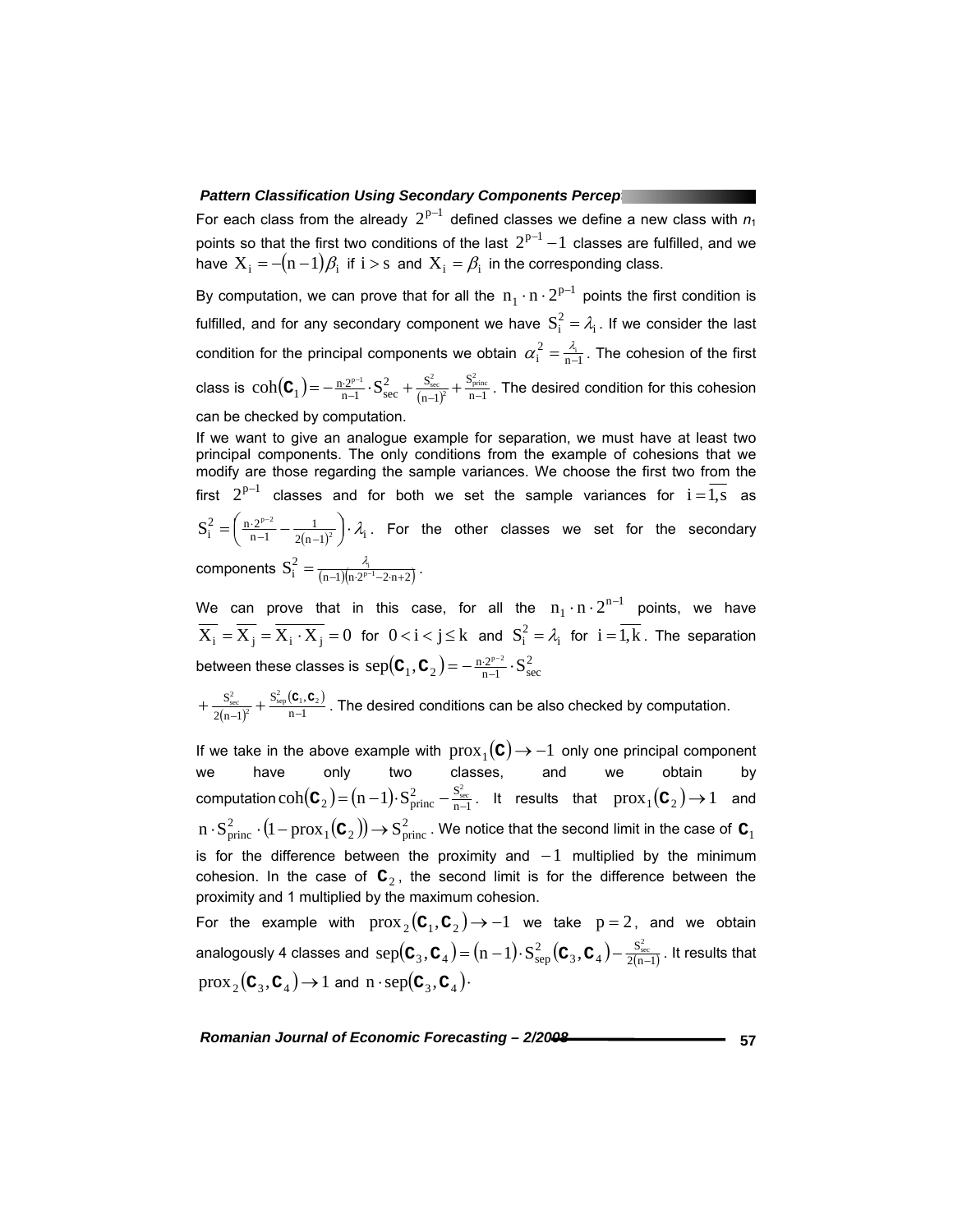$(1 - \text{prox}_2(c_3, c_4)) \rightarrow \text{sep}(c_3, c_4).$ 

From (6'), it results that for each class the minimum cohesion is increasing by the number of points, and the maximum one is decreasing. Both borders have the same values for the same number of points.

The results from the examples in the next section are obtained by our C++ program called "percepDlg.cpp".

# ■ 4. Economic applications

|                        |  |  |  |  |  | <b>Example 1.</b> Consider the following consumer behavior model with 25 customers,        |
|------------------------|--|--|--|--|--|--------------------------------------------------------------------------------------------|
|                        |  |  |  |  |  | where $X_1$ represents the advertisement, $X_2$ represents the prices and $X_3$ represents |
| the sales (Jula 2003): |  |  |  |  |  |                                                                                            |

|  |  |  |  |  | $X_1$ 3 2 0.8 2.5 2 1.4 2.5 2.5 3 1.4 1 1.2 1.6         |  |
|--|--|--|--|--|---------------------------------------------------------|--|
|  |  |  |  |  | $X_2$   1.3 2.8 1.5 0.2 1.8 4 1.8 2 0.5 2.8 3.2 2.5 1.3 |  |
|  |  |  |  |  | $X_3$   2 0.5 1.5 3 1 0 2.1 1.8 3 0.7 0.5 1 1.4         |  |
|  |  |  |  |  | $X_1$ 1.8 1 2.8 3.5 2.6 2.4 3.4 1.6 1.9 3.5 1.6 3       |  |
|  |  |  |  |  | $X_2$ 2.2 3.5 1.1 0 0.2 2 1.2 3 3 0.6 3.2 0.3           |  |
|  |  |  |  |  | $X_3$   1.2 0.8 2.3 3.5 3.8 1.8 2.6 0.8 1.2 4.2 0.8 2.5 |  |

If we consider two secondary components and one principal component we obtain the following two classes:

$$
C_1 = \{1, 4, 7, 8, 9, 16, 17, 18, 19, 20, 23, 25\}
$$
 with 12 customers, and

 ${\bf C}_2 = \{2,3,5,6,10,11,12,13,14,15,21,22,24\}$  with 13 customers.

The cohesions of the two classes are 2.97208 and 2.14801, respectively, the minimum cohesions are  $-0.63964$  and  $-0.59044$ , respectively, the maximum cohesions are 5.90636 and 5.4511, respectively, and the proximities to border are 0.50329 and 0.39405, respectively.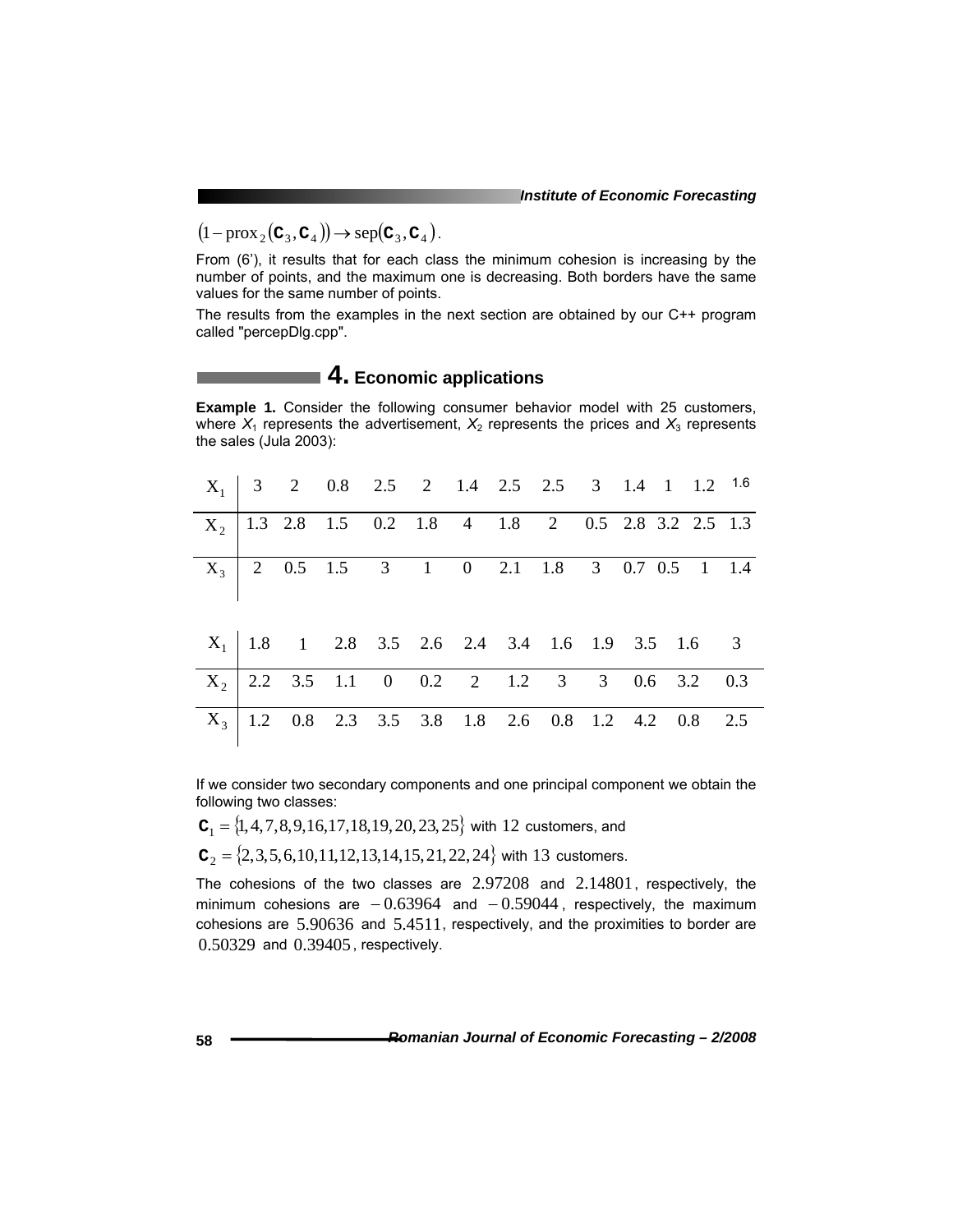The separation between the classes is  $2.52754$ , the minimum separation between the classes is  $-0.30703$ , the maximum separation between the classes is 2.83457, and the proximity to border is  $0.89168$ .

If we consider one secondary component and two principal components we obtain the following 4 classes:

 $C_1 = \{1, 7, 8, 16, 17, 19, 20, 23\}$  with 8 customers,

 ${\bf C}_2 = \{2,6,21,22,24\}$  with 5 customers,

 $C_3 = \{3, 5, 10, 11, 12, 13, 14, 15\}$  with 8 customers and

 $C_4 = \{4, 9, 18, 25\}$  with 4 customers.

The cohesions of the four classes are 2.66277 , 3.54305 , 2.09161 and 4.45726 , respectively, the minimum cohesions of the classes are  $-0.31024$ ,  $-0.49638$ ,  $-0.31024$  and  $-0.62047$ , respectively, the maximum cohesions of the classes are 9.50726 , 15.21162, 9.50726 and 19.01453, respectively, and the proximities to border are 0.28088, 0.23292 , 0.22 and 0.23441, respectively.

The separations between classes alphabetically ordered (between the classes 1 and 2 , between the classes 1 and 3 ,..., between the classes 2 and 3 , and so on) are: 2.85538 , 2.37717 , 0.03508, 0.17624 , 3.94918 and 2.60534 , respectively, the minimum separations between classes alphabetically ordered are  $-0.19091$ ,  $-0.15512$ ,  $-0.20682$ ,  $-0.19091$ ,  $-0.27577$  and  $-0.20682$ , respectively, the maximum separations between classes alphabetically ordered are 5.4511, 4.75363, 0.43282 , 0.39952 , 8.4509 and 5.90536 , respectively, and the proximities to borders alphabetically ordered are 0.52382 , 0.50007 , 0.08105, 0.44112 , 0.446731 and 0.44118, respectively.

**Example 2.** We have the following 29 banks, where  $X_1$  is the annual interest for an account without term,  $X_2$  is the annual interest for an account with one-month term,  $X_3$ is the annual interest for an account with three-month term,  $X_4$  is the annual interest for an account with six-month term,  $X<sub>5</sub>$  is the annual interest for an account with ninemonth term and  $X_6$  is the annual interest for an account with one-year term (Ciuiu, 2007a, Ciuiu, 2007b).

| Bank                                                    | $X_{1}$ | $X_{2}$ | $X_{2}$ | $X_4$ |       |       |  |  |  |
|---------------------------------------------------------|---------|---------|---------|-------|-------|-------|--|--|--|
| ABN-Amro Romania                                        | 0.25%   | 3.5%    | 3.75%   | 3.75% | $0\%$ | 3.75% |  |  |  |
| Alpha Bank                                              | $0.1\%$ | 6.25%   | 6.5%    | 7%    | 7%    | 7.25% |  |  |  |
| <b>Banc Post</b>                                        | $0\%$   | 7.25%   | 7.25%   | 7.15% | $0\%$ | 7.15% |  |  |  |
| Romanian Journal of Economic Forecasting - 2/2008<br>59 |         |         |         |       |       |       |  |  |  |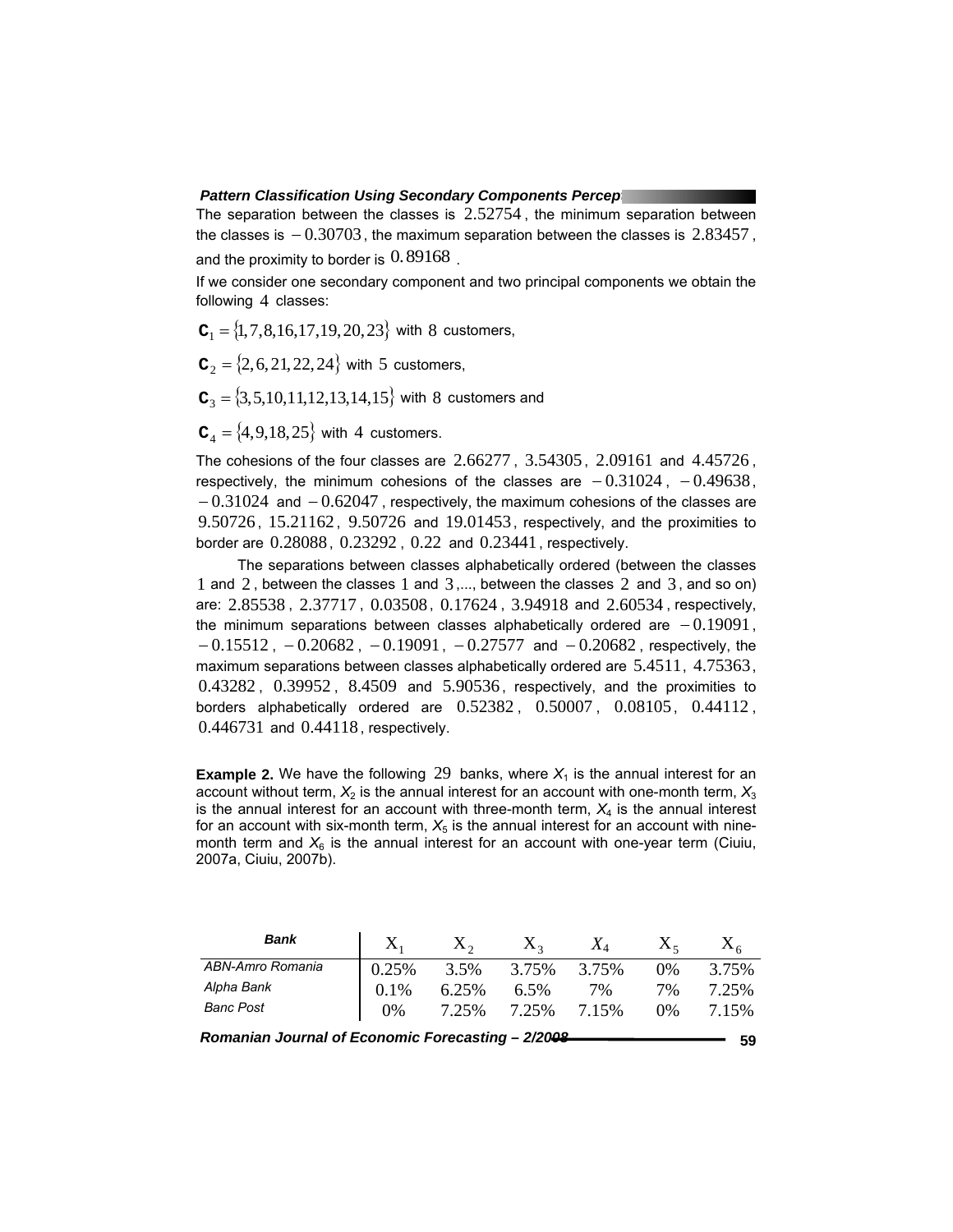|                                       |       |       |       | Institute of Economic Forecasting |       |       |
|---------------------------------------|-------|-------|-------|-----------------------------------|-------|-------|
| Banca Comercialã<br>Carpatica         | 1%    | 7.5%  | 7.55% | 7.6%                              | 7.75% | 7.8%  |
| <b>BCR</b>                            | 0.25% | 6%    | 6.25% | 6.5%                              | 6.75% | 7.5%  |
| Banca Italo-Romena                    | 0%    | 5.5%  | 5.75% | 6%                                | 6.15% | 6.25% |
| Banca Româneascã                      | 0.75% | 7.3%  | 7.75% | 8.05%                             | 8.1%  | 8.1%  |
| Banca Transilvania                    | 0.25% | 7.5%  | 7.5%  | 7.5%                              | 7.75% | 7.75% |
| Bank Leumi Romania                    | 0.25% | 7.5%  | 7.5%  | 7.75%                             | 7.75% | 8%    |
| <b>Blom Bank Egypt</b>                | 0.1%  | 6%    | 6.5%  | 6.5%                              | 6.75% | 7%    |
| <b>BRD-Groupe Société</b><br>Générale | 0.25% | 5.5%  | 5.6%  | 5.65%                             | 5.65% | 5.75% |
| C.R. Firenze Romania                  | 0.1%  | 6.5%  | 6.75% | 7%                                | 7.25% | 7.5%  |
| <b>CEC</b>                            | 0.25% | 7%    | 7%    | 7.25%                             | 0%    | 7.25% |
| Citibank Romania                      | 1%    | 4.28% | 4.28% | 4.28%                             | 3.87% | 3.46% |
| Emporiki Bank                         | 0.5%  | 6.75% | 7%    | 7.25%                             | 7%    | 7%    |
| Finansbank                            | 0.1%  | 7.5%  | 8%    | 8%                                | 8%    | 8.5%  |
| <b>HVB-Þiriac Bank</b>                | 0.1%  | 6.4%  | 6.3%  | 6.2%                              | 6.1%  | 6.1%  |
| <b>ING Bank</b>                       | 6.85% | 5.5%  | 5.75% | 6%                                | 6.25% | 6.5%  |
| Libra Bank                            | 0%    | 8%    | 8.1%  | 7.6%                              | 7.6%  | 8.5%  |
| Mind Bank                             | 0.25% | 7%    | 7%    | 7.25%                             | 7.5%  | 7.75% |
| OTP Bank                              | 0.25% | 6.25% | 6.5%  | 7%                                | 7%    | 7.25% |
| Piraeus Bank                          | 0.5%  | 7%    | 7.1%  | 7.25%                             | 7.1%  | 7.35% |
| <b>Pro Credit Bank</b>                | 7%    | 7.5%  | 7.65% | 7.7%                              | 0%    | 7.85% |
| Raiffeisen Bank                       | 0.25% | 4%    | 4.25% | 4.5%                              | 4.6%  | 4.75% |
| Romanian International<br>Bank        | 0.25% | 6.5%  | 6.75% | 7%                                | 7.5%  | 7.75% |
| Romexterra                            | 0.25% | 7.5%  | 7.75% | 7.75%                             | 8.1%  | 8.1%  |
| San Paolo IMI Bank                    | 0.1%  | 6.5%  | 6.7%  | 6.8%                              | 7%    | 7.2%  |
| Uni Credit Romania                    | 0.1%  | 5%    | 5%    | 5.25%                             | 5.5%  | 5.5%  |
| Volksbank                             | 0.1%  | 4.5%  | 4.75% | 4.5%                              | 3.5%  | 3.25% |

*Institute of Economic Forecasting*

In the above table the null values have the signification that we cannot open such accounts with those banks.

If we consider five secondary components and one principal component we obtain the following 2 classes:

**C**<sup>1</sup> = {*ABN-Amro Romania, Banc Post, Banca Italo-Romena, BRD-Groupe Société Générale, CEC, Citibank Romania, HVB-Ţiriac Bank, ING Bank, Pro Credit Bank, Raiffeisen Bank, Uni Credit Romania, Volksbank*} with 12 banks, and  $C_2 = \{Alpha$ *Bank, Banca* Comercială Carpatica, BCR, Banca Românească, Banca Transilvania, Bank Leumi Romania, Blom Bank Egypt, C.R. Firenze Romania, Emporiki Bank,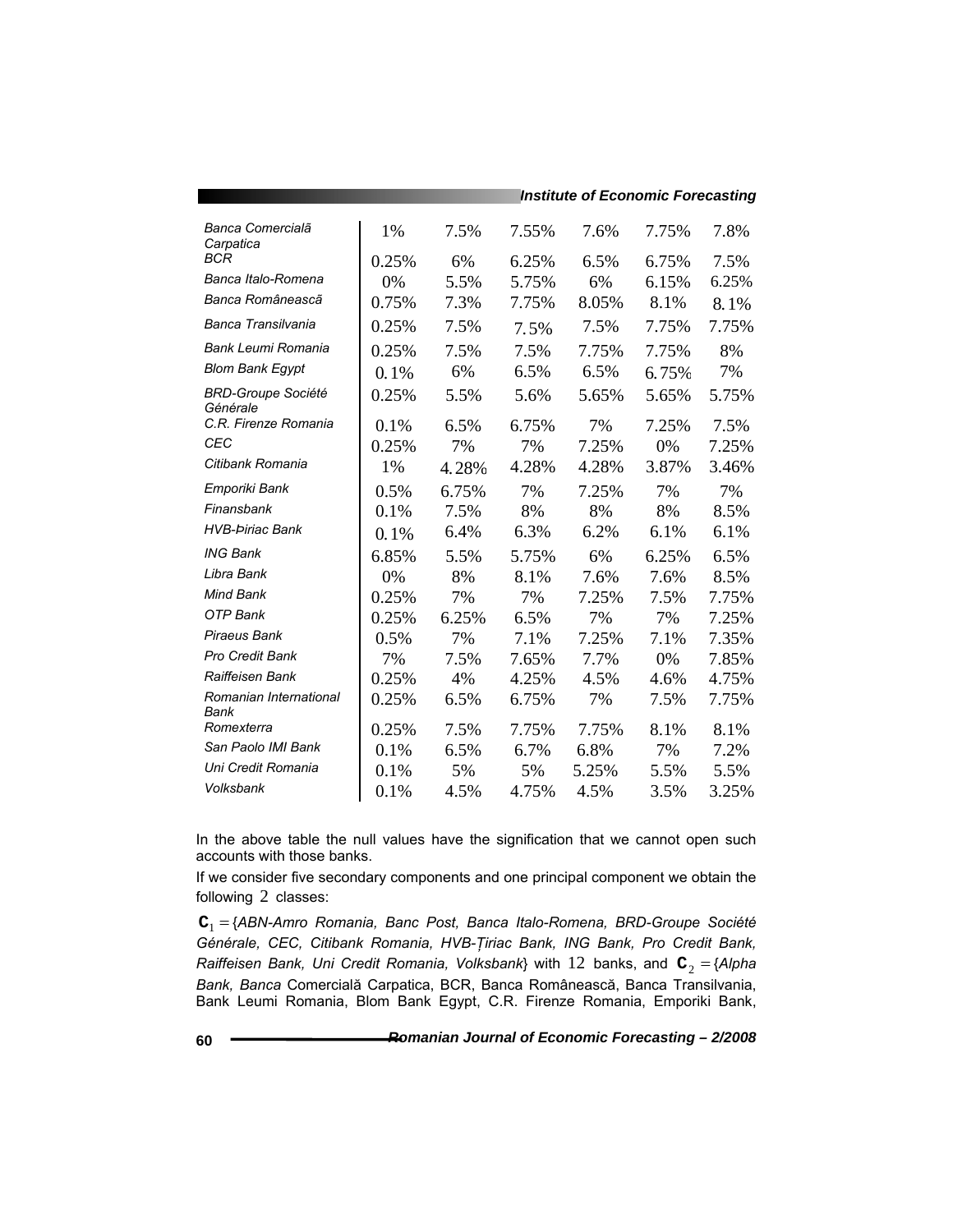Finansbank, Libra Bank, Mind Bank, OTP Bank, Piraeus Bank, Romanian International Bank, Romexterra, San Paolo IMI Ba*nk*} with 17 banks.

The cohesions of the 2 classes are  $-1.11317$  and  $5.06516$ , respectively, the minimum cohesions are  $-15.91748$  and  $-11.23587$ , respectively, the maximum cohesions are 21.87761 and 15.44302 , respectively, and the proximities to border are  $-0.06993$  and  $0.32799$ , respectively.

The separation between the classes is  $2.46626$ , the minimum separation between the classes is  $-6.58654$ , the maximum separation between the classes is  $9.05281$ , and the proximity to border is 0.27243.

If we consider four secondary components and two principal components we obtain the following 4 classes:

**C**<sup>1</sup> = {*ABN-Amro Romania, Banca Italo-Romena, BRD-Groupe Société Générale, Citibank Romania, HVB-Ţiriac Bank, Raiffeisen Bank, Uni Credit Romania, Volksbank*} with 8 banks,  $\mathbf{C}_2 = \{ \text{Alpha Bank, BCR, Blom Bank Egypt, C.R. Firenze Romania, \}$ *Emporiki Bank, Mind Bank, OTP Bank, Romanian International Bank, San Paolo IMI Bank*} with 9 banks,  $C_3 = \{$ *Banc Post, CEC, ING Bank, Pro Credit Bank*} with 4

banks and **C**<sup>4</sup> = {*Banca Comercială Carpatica, Banca Românească, Banca Transilvania, Bank Leumi Romania, Finansbank, Libra Bank, Piraeus Bank, Romexterra*} with 8 banks.

The cohesions of the 4 classes are 19.06344 , 2.47738 , 16.92442 and 9.32004 , respectively, the minimum cohesions of the classes are  $-8.65729$ ,  $-7.69537$ , −17.31458 and − 8.65729 , respectively, the maximum cohesions of the classes are 48.03535 , 42.69809 , 96.0707 and 48.03535 , respectively, and the proximities to border are 0.39686 , 0.05802 , 0.17617 and 0.19402 , respectively.

The separations between alphabetically ordered classes are: 8.22855 , 4.34508 , 14.13648 , 6.90053, 0.07626 and 4.48739 , respectively, the minimum separations between alphabetically ordered classes are:  $-4.07402$ ,  $-5.77153$ ,  $-4.32805$ ,  $-5.32756$ ,  $-4.07402$  and  $-5.77153$ , respectively, the maximum separations between alphabetically ordered classes are: 15.44302, 10.14595, 24.01767 , 29.56021, 7.16185 and 21.87761, respectively, and the proximities to alphabetically ordered borders are: 0.53283, 0.42826 , 0.58859 , 0.23344 , 0.01065 and 0.20511, respectively.

If we consider three secondary components and three principal components, we obtain the following eight classes:

 $C_1 = \{ABN-Am$ ro Romania, HVB-*Țiriac Bank*} with 2 banks,  $C_2 = \{AlphaBN, Blom$ *Bank Egypt, C.R. Firenze Romania, Mind Bank, San Paolo IMI Bank*} with 5 banks,  $C_3 = \{ \text{Banc Post}, \text{ CEC} \}$  with 2 banks,  $C_4 = \{ \text{Banca Comercială Carpatica}, \text{Banca} \}$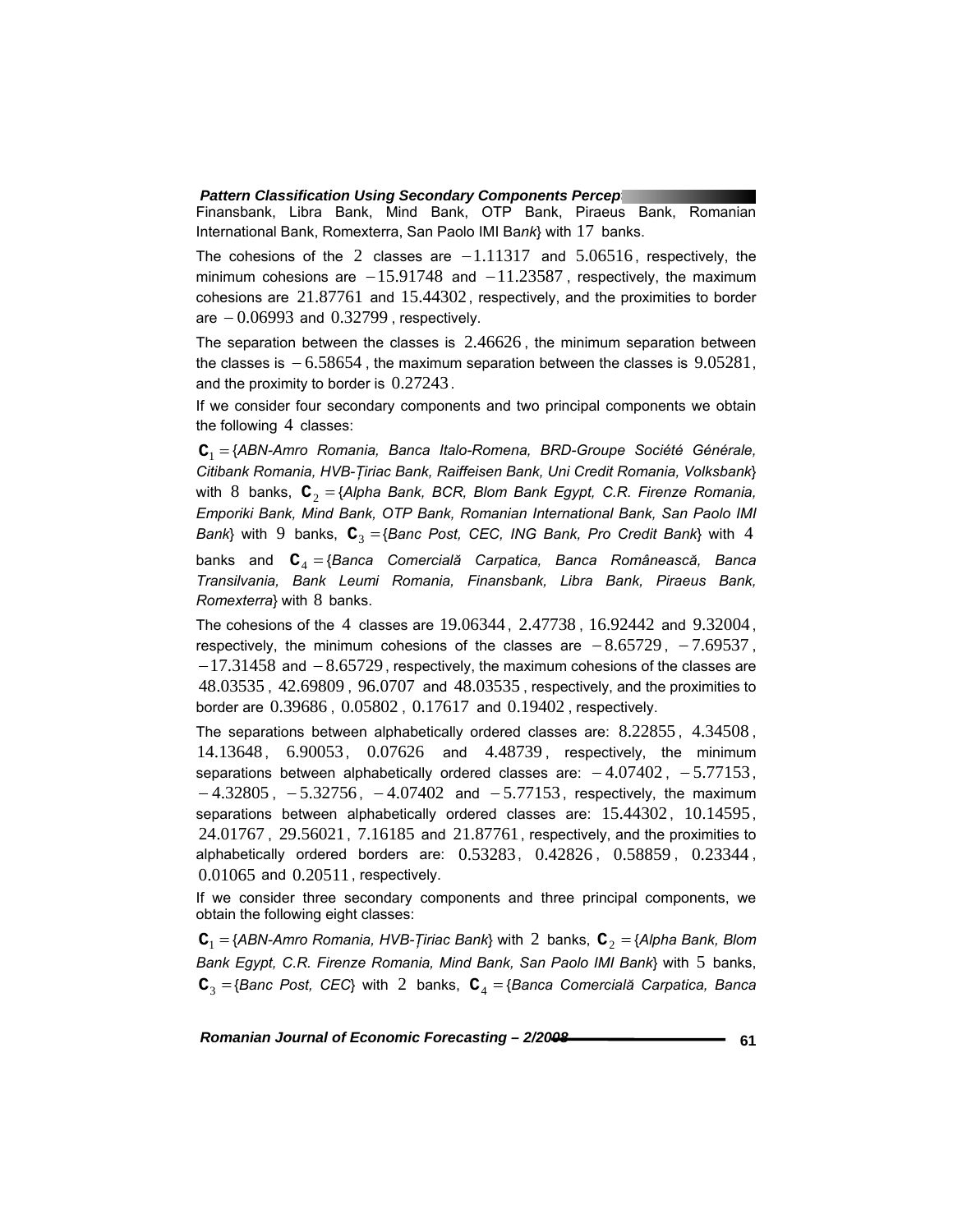*Românească*} with 2 banks, **C**<sup>5</sup> ={*BCR, Emporiki Bank, OTP Bank, Romanian International Bank*} with 4 banks,  $C_6 = \{$ Banca Italo-Romena, BRD-Groupe Société *Générale, Citibank Romania, Raiffeisen Bank, Uni Credit Romania, Volksbank*} with 6 banks, **C**<sup>7</sup> = {*Banca Transilvania, Bank Leumi Romania, Finansbank, Libra Bank, Piraeus Bank, Romexterra*} with 6 banks and  $C_8 = \{ING Bank, Pro Credit Bank\}$  with 2 banks.

The cohesions of the eight classes are 33.53253 , 2.74579 , 35.22195 , 9.7789 , 2.18437 , 15.09169 , 9.61425 and 58.47459 , respectively, the minimum cohesions of the classes are:  $-2.48642$ ,  $-0.99497$ ,  $-2.48742$ ,  $-2.48742$ ,  $-1.24371$ ,  $-0.82914$ ,  $-0.82914$  and  $-2.48642$ , respectively, the maximum cohesions of the classes are: 224.28314 , 89.71326 , 224.28314 , 224.28314 , 112.14157 , 74.76105, 74.76105 and 224.28314 , respectively, and the proximities to borders are: 0.14951, 0.03061, 0.15704 , 0.0436 , 0.01948, 0.20187 , 0.1286 and 0.26072 , respectively.

The separations between alphabetically ordered classes are: 10.71519, 5.89402, 21.62663, 11.91814, 0.03937, 15.32456, 26.0841, 8.68152, 0.32871, − 0.09373, 6.72446 , 0.18815, 18.66331, 16.99085 , 13.185 , 9.07563, 10.12034, 14.95782, 0.10486, 13.48898, 0.12341, 8.57439, 6.76371, 0.1971, 14.82534, 12.35024, 11.33962, and 13.60276, respectively, the minimum separations between alphabetically ordered classes are:  $-0.71069$ ,  $-1.24371$ ,  $-1.24371$ ,  $-0.82914$ ,  $-0.62186$ ,  $-0.62186$ ,  $-1.24371$ ,  $-0.71069$ ,  $-0.71069$ ,  $-0.55276$ ,  $-0.45226$ ,  $-0.45226$ ,  $-0.71069$ ,  $-1.24371, -0.82914, -0.62186, -0.62186, -1.24371, -0.82914,$  $-0.62186$ ,  $-0.62186$ ,  $-1.24371$ ,  $-0.49748$ ,  $-0.49748$ ,  $-0.82914$ ,  $-0.41457$ ,  $-0.62186$ , and  $-0.62186$ , respectively, the maximum separations between alphabetically ordered classes are: 37.50448 , 30.43786 , 112.14157 , 54.46914 , 8.03544 , 48.03535 , 46.50873, 54.89754 , 26.57642 , 7.14261, 29.71044 , 11.06831, 64.0809 , 81.70371, 74.76105, 23.25437 , 32.81642 , 16.07087 , 20.29191, 48.03535 , 8.03544 , 65.63284 , 26.25314 , 18.60349, 64.04713, 37.38052 , 15.21893 , and 40.85186 , respectively, and the proximities to alphabetically ordered borders are: 0.2857 , 0.19364 , 0.19285, 0.21881, 0.0049 , 0.31903, 0.56084 , 0.15814 , 0.01237 , − 0.16956 , 0.22633, 0.017 , 0.29125, 0.20796 , 0.17636 , 0.39028, 0.30839 , 0.93074 , 0.00517 , 0.28081, 0.01536, 0.13064, 0.25763, 0.01059, 0.23148, 0.33039, 0.7451 and 0.33298, respectively.

If we consider two secondary components and four principal components we obtain the following 14 classes, and the 2 "ignored" classes to 16 are, with the signs from the last component (corresponding to the maximum eigenvalue) to the first principal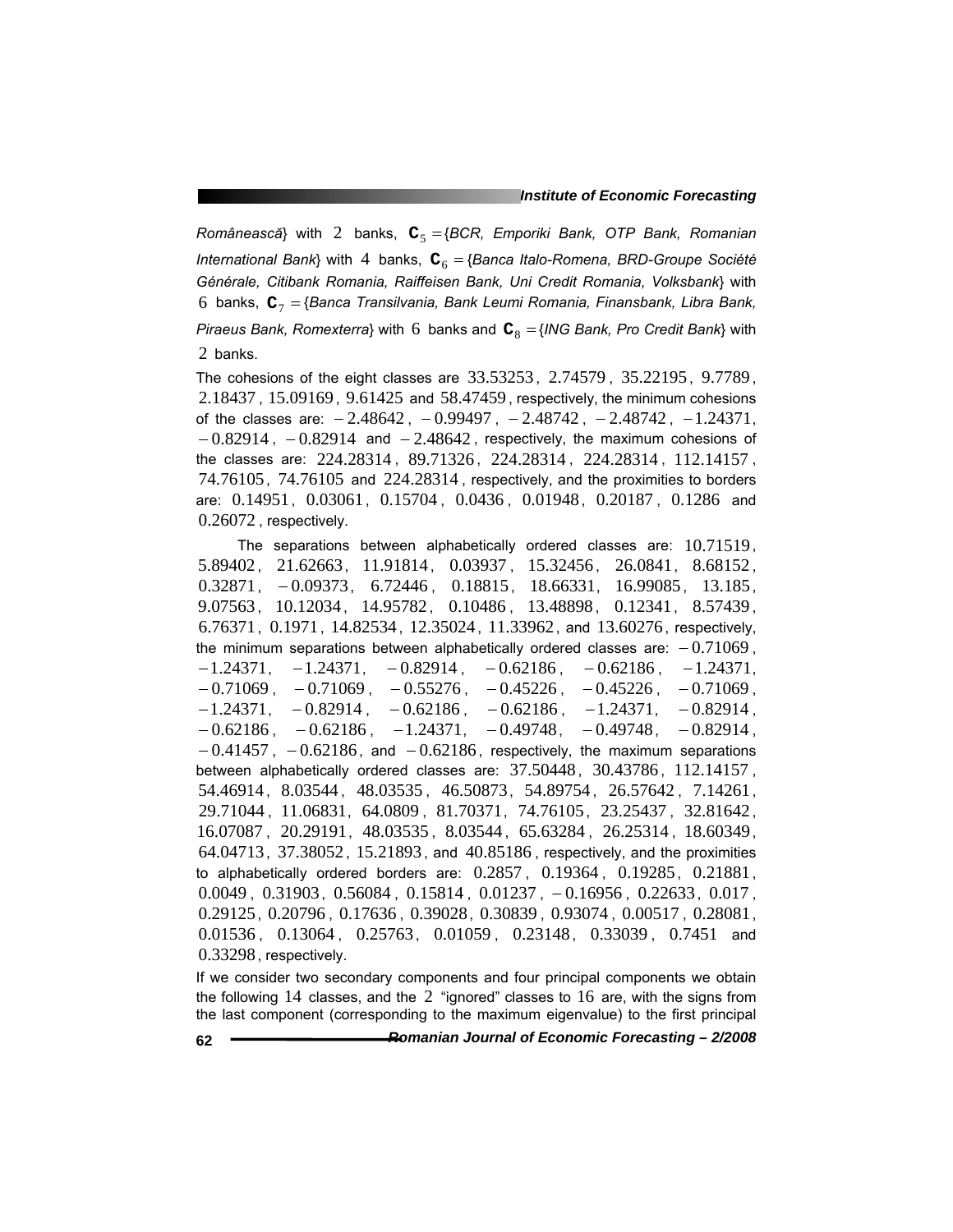component (corresponding to the fourth eigenvalue in decreasing order),  $+ - - +$  and  $+ + + -$ .

If we consider one secondary component and five principal components we obtain the following 20 classes, and the 12 "ignored" classes to 32 are, with the signs from the last component to the first principal component,  $--- +$ ,  $--- + +$ ,  $-+ - -$ , − + − + + , − + + − + , − + + + − , + − − + − , + − + + − , + + − − − , + + + − − and + + + − + . In this case, we have "ignored" classes for objective reasons (the number of points is less than the maximum number of classes:  $29 < 32$ ), but as one may see for two secondary components, we have  $14 < 16 < 29$ , and we have 2 "ignored" classes. One may see that both signs codes for the two "ignored" classes  $( + - - +$ and  $++-$ ) in the case of two secondary components are each a prefix for two "ignored" classes in the case of one secondary component: between the "ignored" classes in the last case we have  $+ - - + -$ ,  $+ - - + +$ ,  $+ + - -$  and  $+ + + - +$ .

# **5. Conclusions**

The method presented in this paper can be connected to the methods starting from *PCR* and k-means (Ciuiu, 2007b). It works in each model where we can use regression, or the classical Perceptron algorithm, including economic applications (Nastac *et al*., 2007).

If we put together the results from this paper and those where we use *PCR* we can conclude that the principal components group the points in the same class, and the secondary ones separate the points in different classes. The analogy is that in both papers (this and Ciuiu, 2007b), we start from known algorithms for neural networks (Perceptron, respectively k-means). The differences are that in contrast to the results obtained using regression (Ciuiu, 2007a, Ciuiu, 2007b) we can have classes with only one point, and we have not different axes for different classes: the classes depend on the signs of principal components. In fact, there exists also a common starting point for Perceptron, k-means and Bayes (Kong and Kosko, 1992): this is the discriminant surface, which is a hyper-plane in the case of Perceptron, the Euclidean distance to the gravity center of the classes multiplied by  $-1$  in the case of k-means, and the posterior probability to have a point in a given class in the case of Bayes.

For the algorithm, we must have at least one secondary component. Of course, if we want to have only principal components, we can increase the dimension of the space by 1, and this new component is set to a constant value. The new component is for the new higher dimension space the only secondary component, and it is called "bias" in neural networks (Dumitrache *et al*., 1999, Kong and Kosko, 1992). If we set the new component, bias, as the only secondary component in the examples from the previous section, we see that we have no "ignored" class in the first example, and in the second example there are only 5 new classes. The prefix property found in the second example can be also checked in the case of setting bias as the only secondary component.

The cohesion of the class measures the power of grouping the points in the same class. If it is negative, the points in that class are closer to the gravity center (the origin in the new coordinates system) on the principal components than the variance on the secondary ones. The proximity to border is useful for comparing classifications of two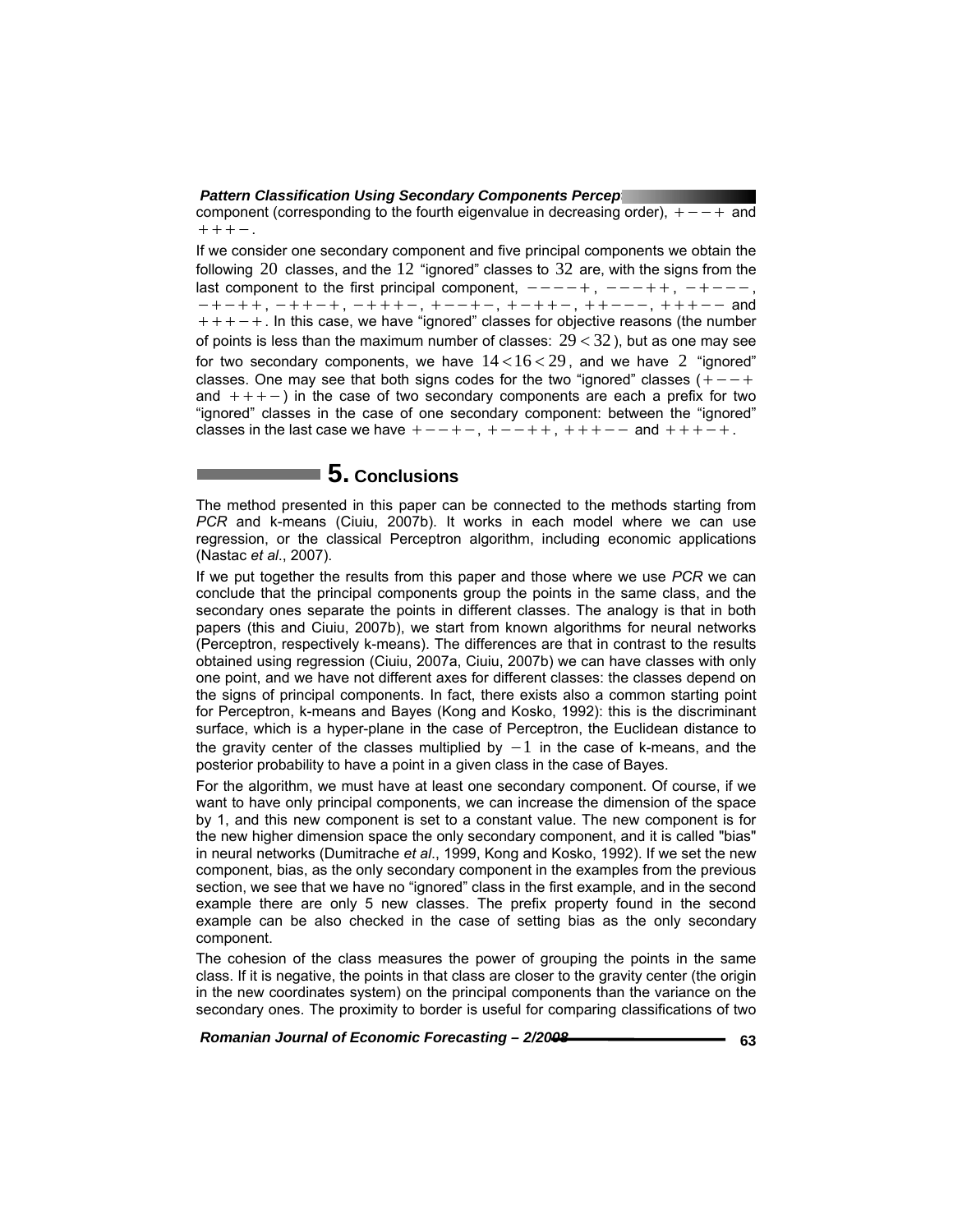sets of points with different measure orders or with different numbers of secondary components.

The separation between two classes measures the power of separating the classes. If it is negative, the classes are closer to each other than the variance on the secondary components. The proximity of separations to borders was introduced for the same reason as for cohesions.

In the case of separation, we need at least two principal components in the examples of the section 3 because if we have only one principal component we have only two classes, and the separation between them is  $\text{sep}(\mathbf{C}_1, \mathbf{C}_2) = \mathbf{S}_{\text{princ}}^2 - \mathbf{S}_{\text{sec}}^2 = \mathbf{S}_{\text{sep}}^2(\mathbf{C}_1, \mathbf{C}_2) - \mathbf{S}_{\text{sec}}^2$ . In this case, it results that  $\text{sep}(\textbf{C}_1,\textbf{C}_2)$  does not tend to 1 if  $S^2_{\text{princ}} \neq 0$  and  $S^2_{\text{sec}} \neq 0$ . If  $S^2_{\text{sec}} = 0$ , it is obvious that  $prox_2(C_1, C_2) = 1$ . In the first example in section 4 we still have the proximity to border prox  $_{2}$ ( $\textbf{C}_{1}$ , $\textbf{C}_{2}$ ) = 0.89168, which is very close to 1 even if we have p = 1. This can be explained by the eigenvalues of the sample covariance matrix, which are  $\lambda_1 = 0.09928$ ,  $\lambda_2 = 0.20775$  and  $\lambda_3 = 2.83457$ . By computation, we can check that  $\frac{\lambda_3 - \lambda_1 - \lambda_2}{\lambda_3} = 0.89168$ .

It is an open problem to find theoretical examples for the maximum proximities more general than those from the third section (with more than one principal component in the case of cohesions, and more than two in the case of separations).

If we increase the number of principal components, the number of classes also increases. In this case, one may see that the number of negative cohesions decreases, and the number of proximities to borders of the cohesions between  $0$  and 0.1 increases. In none of the examples in section 4 we have proximities to borders of cohesions between 0.9 and 1. However, from the theoretical consideration of section 3, we can only have one such proximity to borders and the involving class has the main part of the sum of squares on principal components. In this case, the proximity between 0.9 and 1 disappears when a new principal component separates the above class.

The minimum of proximities to borders of cohesions between 0.1 and 0.9 generally decreases, but it can increase when it begins to "ignore" classes. Their maximum generally decreases, but it can increase when a negative cohesion disappears. The difference between the above maximum and minimum generally decreases, but it can also increase when a negative cohesion disappears. Another increase in this difference is when the number of classes increases from  $14$  to  $20$ , but the increase in this case is only  $0.0123$ , and it can be explained by the same number of proximities to borders of cohesions between  $0.1$  and  $0.9:3$ .

The negative separations appear only in the second example, and one may say the same thing about the proximities to borders of the separations between  $0.9$  and  $1.$ The first appearances can be seen when the number of principal components is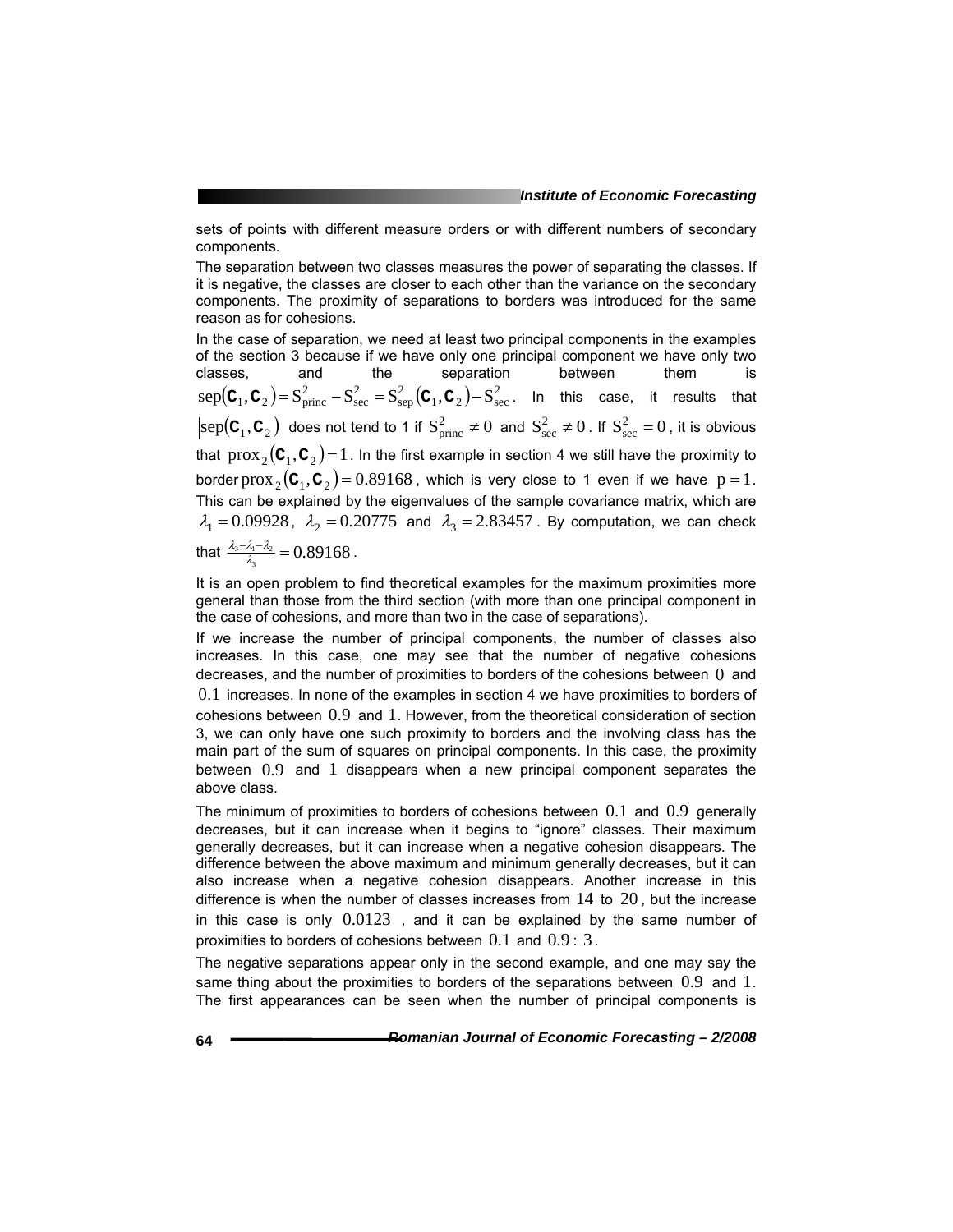maximum, so that we have no "ignored" classes. The first number swings, and the second number turns  $0$  from  $1$  immediately. The number of the proximities to borders of the separations between  $0$  and  $0.1$  increases, the minimum of the proximities to borders of the separations between 0.1 and 0.9 generally decreases, the only increase is from  $14$  to  $20$  classes, which is very small:  $0.00001$ . The maximum generally decreases, but it can increase when negative separations and proximity to borders between 0.9 and 1 appear. The same thing can be said about the difference between maximum and minimum.

When we set the bias as the only secondary component, all the cohesions and separations are positive. In both cases, we have no proximity to borders between 0.9 and 1, and in the first example we have no proximity to borders of separation between  $0$  and  $0.1$ . In the second example, there are  $222$  such proximities, but in this case we have almost one point in each class: the 29 banks are in 25 classes. In the first example, one may remark the decreases in the above minimums and maximums, and the increase in the difference. The significant increase is in the case of separations. In the second example, the above maximums, minimums and differences are close to the case of two secondary components (only one without bias).

## **References**

- Ciuiu, D., (2007a), "Pattern Classification Using Polynomial and Linear Regression", *Proceedings of the International Conference Trends and Challenges in Applied Mathematics, 20-23 June 2007*, Technical University of Civil Engineering, Bucharest, Romania, pp. 153-156.
- Ciuiu, D., (2007b), "Pattern Classification using Principal Components Regression", *Proceedings of the International Conference Trends and Challenges in Applied Mathematics, 20-23 June 2007*, Technical University of Civil Engineering, Bucharest, Romania, pp. 149-152.
- Costinescu, C. and Ciuiu, D., (2007), "The Monte Carlo Method to Find Eigenvalues and Eigenvectors", *Proceedings of the International Conference Trends and Challenges in Applied Mathematics, 20-23 June 2007*, Technical University of Civil Engineering, Bucharest, Romania, pp. 157-160.
- Dumitrache, I., Constantin, N. and Dragoigea, M., (1999), *Reţele Neurale*, Matrix Rom, Bucureşti.
- Jula, D., (2003), *Introducere în econometrie*, Ed. Professional Consulting, Bucureşti.
- Kong, S.G. and Kosko, B., (1992), "Differential Competitive Learning for Phoneme Recognition", *Neural Networks for Signal Processing*, Kosko, B. (Ed.), Prentice Hall, New Jersey, pp. 1-36.
- Nastac, I. and Pelinescu E., Dobrescu, E., (2007), "Neuro-Adaptive Model for Financial Forecasting", *Romanian Journal of Economic Forecasting*, (3): 19-41.
- Saporta, G., (1990), *Probabilités, Analyse des Donées et Statistique*, Editions Technip, Paris.